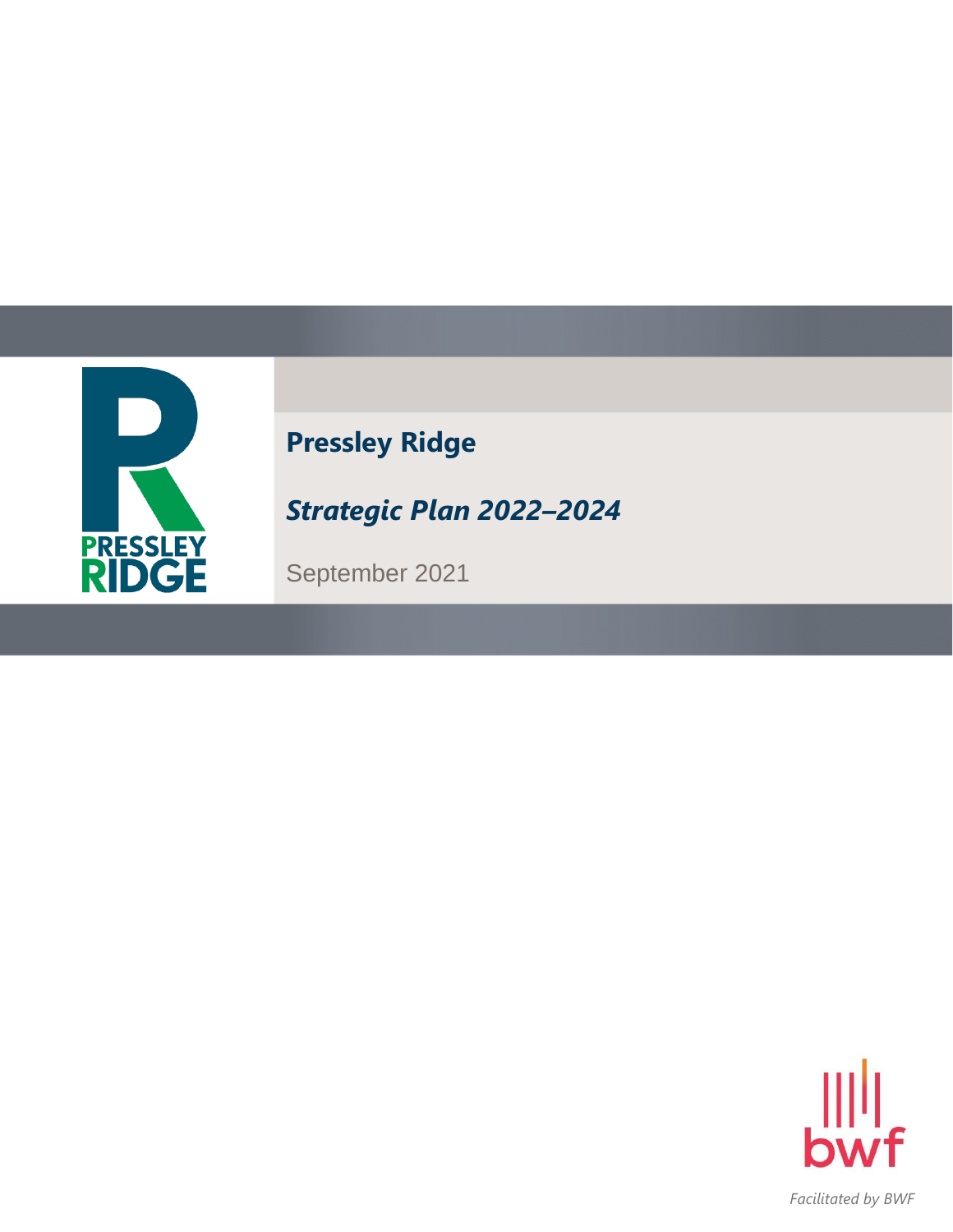# **Overview**

Pressley Ridge embarked on a strategic planning process to ensure that organizational priorities meet the diverse needs of its ever-evolving clients. The urgency of this strategic plan matches the dynamic environment brought about by the COVID-19 pandemic and its cascading effects on the communities served by Pressley Ridge.

Additionally, this strategic planning process forced the organization to answer existential questions that affect not only the coming three years but will shape Pressley Ridge for decades to come.

- Should it grow? If so, where? And how?
- Should it increase its service offerings or divest itself of programs and services?
- How can Pressley Ridge increase efficiency while striving for consistent outcomes?
- How can the organization continue to adequately reflect the populations it serves, both in staff and leadership?
- What steps can be taken to ensure that Pressley Ridge has a stable and resilient workforce prepared to meet the increasing complexity of its constituents?

These questions, and dozens like it, served as the framework for this strategic planning process. The end product is a strategic plan which is data-informed, future-focused, and actionable.

### **Organizational Themes Shaping the Strategic Plan**

Through the formulation of this strategic plan, it became clear that Pressley Ridge had an opportunity to use this process to increase organizational effectiveness and efficiency. Three themes emerged which helped shape the strategic plan and became mantras, of sorts, to the planning team. Those themes were: prioritization, consistency of approach, and centralized direction.



Through the SWOT analysis and follow-up surveys, a need for greater prioritization was identified. Feedback received indicated that as Pressley Ridge's scale and breadth had increased, so too had the initiatives, services, and delivery models, resulting in a variety of approaches to the execution of Pressley Ridge's core tasks. It was widely agreed upon that the organization could benefit from a concerted effort to establish institutional priorities which would allow leadership, management,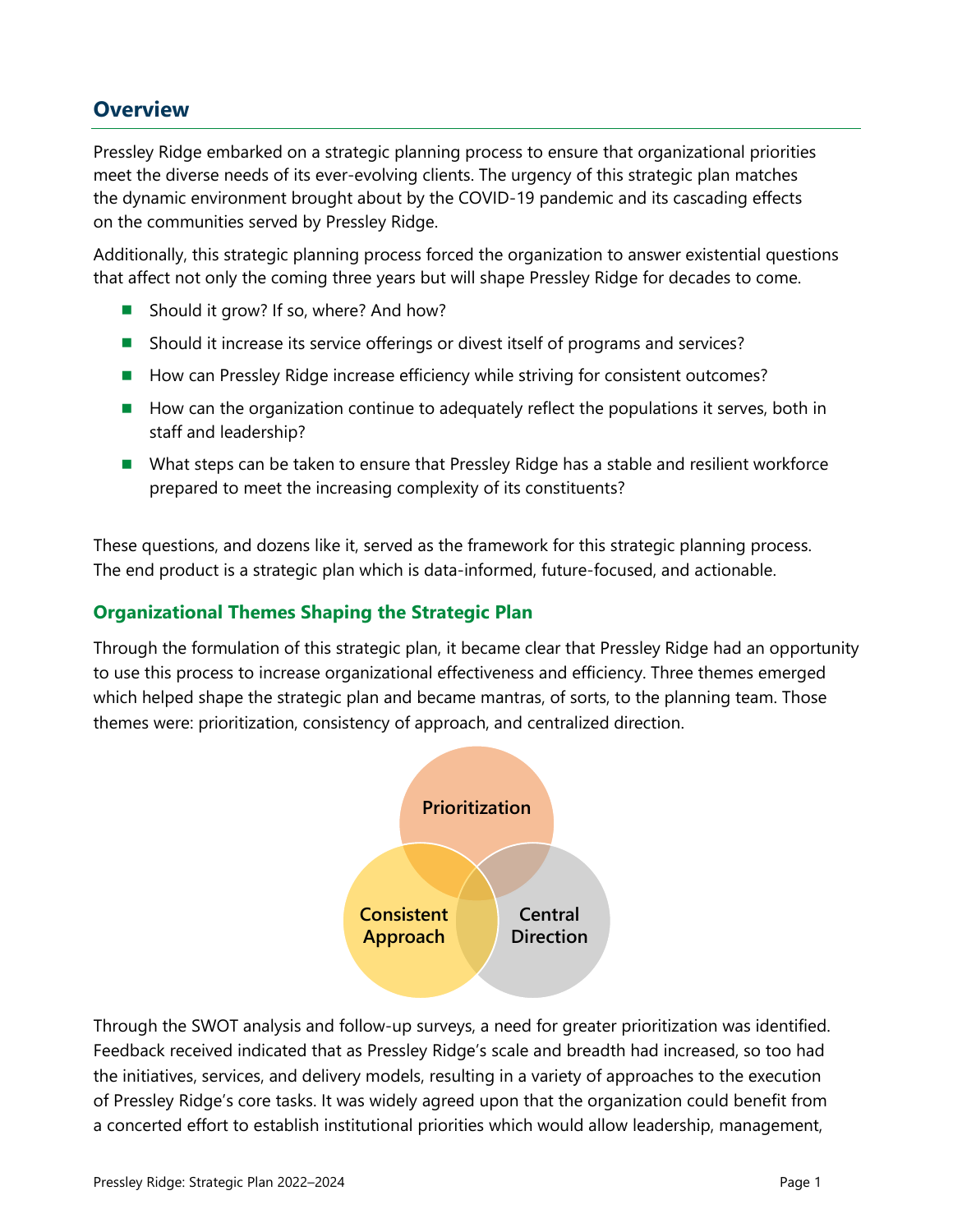and direct-care providers to align their work with only those areas identified as priorities for Pressley Ridge, thus increasing efficiency. Feedback also noted that the decentralized structure present in the organization led to a lack of clarity. To remedy this, elements of this strategic plan have adopted a "*do less better*" approach, which will allow for the organization to concentrate on generating remarkable outcomes using more streamlined and consistent approaches.

# **Strategic Planning Process**

As with any strategic plan, the process by which the plan is developed is almost as important as the plan itself. To that end, Pressley Ridge undertook an extensive process to gather insights, feedback, and perspectives from internal and external stakeholders. More than 1,000 people were given the chance to weigh in on the strategic direction and objectives under consideration by Pressley Ridge. Those constituents and the process by which they provided feedback is below.



- ◼ **Innovation Committee.** The Innovation Committee of the Pressley Ridge Governing Board initiated the formal strategic planning process. That committee oversaw the framing of the process and the involvement of outside counsel, including The Bridgespan Group and BWF.
- ◼ **Stakeholder Interviews.** BWF was contracted to facilitate the strategic planning process. Early in that relationship, a series of interviews were conducted with subject matter experts within Pressley Ridge, board members from both the Governing Board and the Foundation Board, as well as members of the Pressley Ridge executive team. Additionally, BWF reviewed materials which preceded their involvement including previous strategic plans, discovery documents, and meeting materials from the Innovation Committee.
- **SWOT Analysis.** Internal stakeholders were invited to participate in a SWOT analysis of the organization. Analysis from the responses quickly revealed themes which helped frame the strategic plan.
- Surveys. Four separate surveys were conducted during the strategic planning process. The constituencies for those surveys are below:
	- External Stakeholder Group A (120 responses): This survey was sent to donors, foundations, external partners, and government organizations.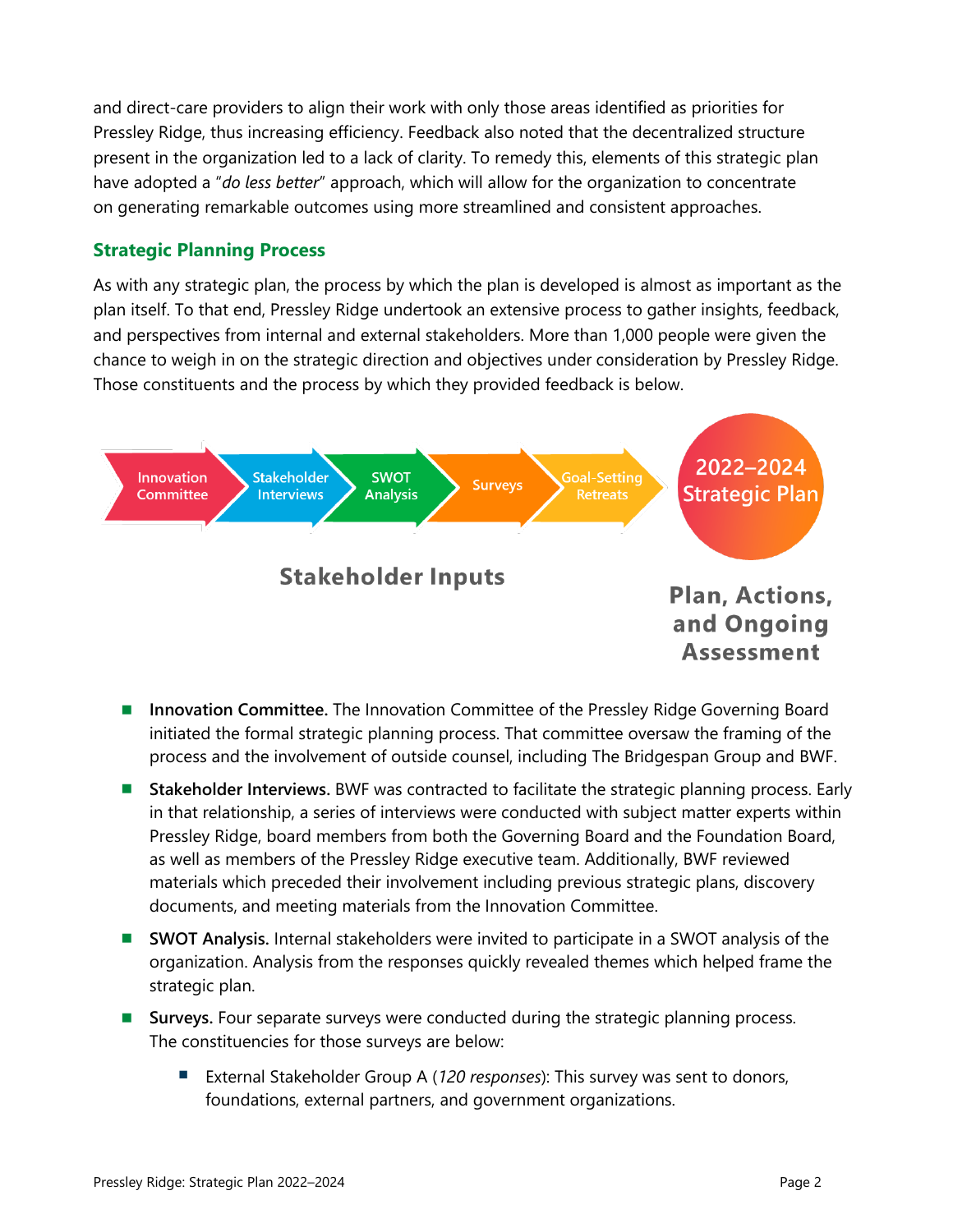- External Stakeholder Group A2 (14 responses): This survey was sent to a select group of external constituents with a unique perspective on Pressley Ridge and its services.
- Pressley Ridge Staff (219 *responses*): This survey was sent to Pressley Ridge staff.
- Pressley Ridge External Stakeholder Group B (239 *responses*): This survey was sent to patients, clients, and families of Pressley Ridge.
- Goal-Setting Retreats. Once the themes and strategic objectives were identified, Pressley Ridge conducted a series of collaborative and inclusive goal-setting sessions to arrive at working goals for the strategic plan. These draft goals became the fodder for additional consideration by members of both the Pressley Ridge executive team and the Board.
- **Strategic Plan drafting.** Once the draft goals were established, drafting began on the strategic plan itself. The plan was further shaped by feedback received from the Innovation Committee and additional meetings with Pressley Ridge leadership. The Strategic Plan was then presented and approved by the Pressley Ridge Governing Board in September 2021.

# **Pressley Ridge Mission, Vision, and Values**

**Vision.** All Kids Thrive.

**Mission.** Whatever it takes to create success for children and families.

**Values.** Currently working to finalize to incorporate racial equity. (Estimated completion of December 2021.)

# **Pressley Ridge Strategic Priorities**

# **Strategic Priority 1: Racial Equity**

The condition that would be achieved if one's racial identity no longer predicted, in a statistical sense, how one fares. When we use this term, we are thinking about racial equity as one part of racial justice, and thus we also include work to address the root causes of inequities, not just their manifestation. This includes the elimination of policies, practices, attitudes, and cultural messages that reinforce differential outcomes by race or fail to eliminate them.

#### **Strategic Priority 2: Workforce and Leadership Development**

Ensuring that the organization can continue to meet its present workforce needs, as well as grow to meet future demands and trends with a highly skilled, diverse, and culturally competent workforce to handle the complexity of clients served. Create internal pipeline of job-ready candidates to assume supervisory and leadership roles within Pressley Ridge as opportunities present.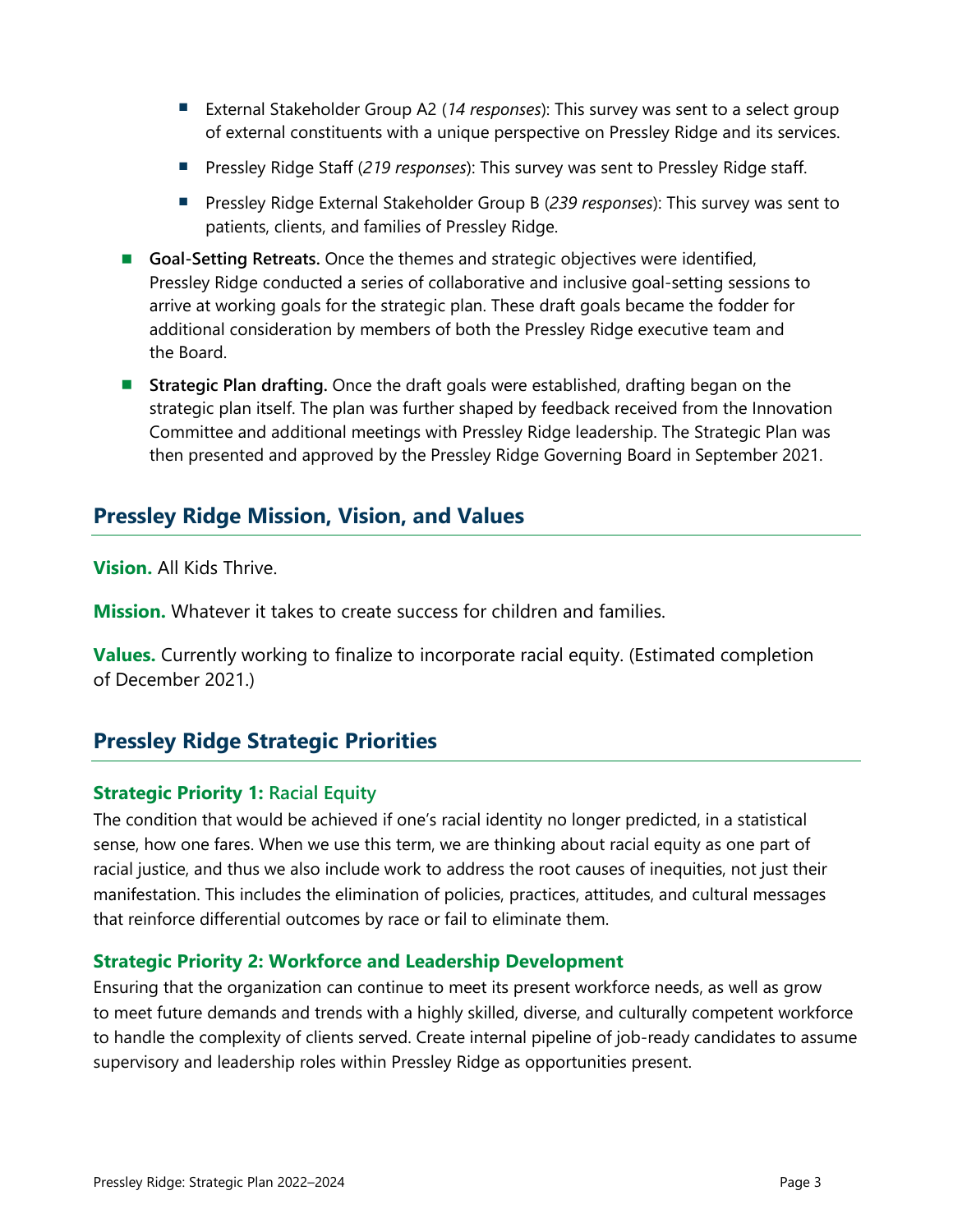#### **Strategic Priority 3: Clinical Mastery**

Ensuring that Pressley Ridge, its services, and practitioners, can meet the increasing complexity exhibited by the children and families it serves with the most effective and consistent clinical interventions, ensuring the highest quality of clinical supervision for the continued advancement of skill and knowledge, while being responsive to the ever-evolving community and programmatic needs.

#### **Strategic Priority 4: Financial Health**

Ensuring that Pressley Ridge can meet its obligations, weather temporary financial challenges, and plan for its growth and future needs by maintaining a strong cash position, generating consistent surpluses from operations, maintaining acceptable debt ratios, deriving revenue from a diverse pool of sources, and providing for capital project funding.

#### **Strategic Priority 5: Business Development**

Strategically positioning Pressley Ridge for intentional organizational growth in the coming years by using Program Health Assessments (PHA) to prioritize expansion and acquisition activities with programs/services which return the highest margins, while most efficiently delivering impactful outcomes. Business development may be most effectively explored by actively seeking opportunities for coordinating care model expansion in states looking for managed care solutions and mergers and acquisitions with complementary organizations or in desirable geographic locations.

# **Strategic Priority 1: Racial Equity**

The condition that would be achieved if one's racial identity no longer predicted, in a statistical sense, how one fares. When we use this term, we are thinking about racial equity as one part of racial justice, and thus we also include work to address the root causes of inequities, not just their manifestation. This includes the elimination of policies, practices, attitudes, and cultural messages that reinforce differential outcomes by race or fail to eliminate them.

#### **Context and Strategic Imperatives**

It is no accident that Racial Equity is the first strategic priority of Pressley Ridge's 2022–2024 Strategic Plan. There is an organization-wide belief that racial equity is a keystone which must be present in every facet of the organization. Success in advancing racial equity will only be possible through action on an enterprise scale. Pressley Ridge will increase racial equity not only within the organization but will ensure that it does everything in its power to address racial equity issues within the communities it serves.

Three pillars undergird the racial equity strategic priority:

■ **Advancing data-driven strategies.** True to its nature as a data-informed organization, Pressley Ridge will use data to help identify and rectify racial inequities.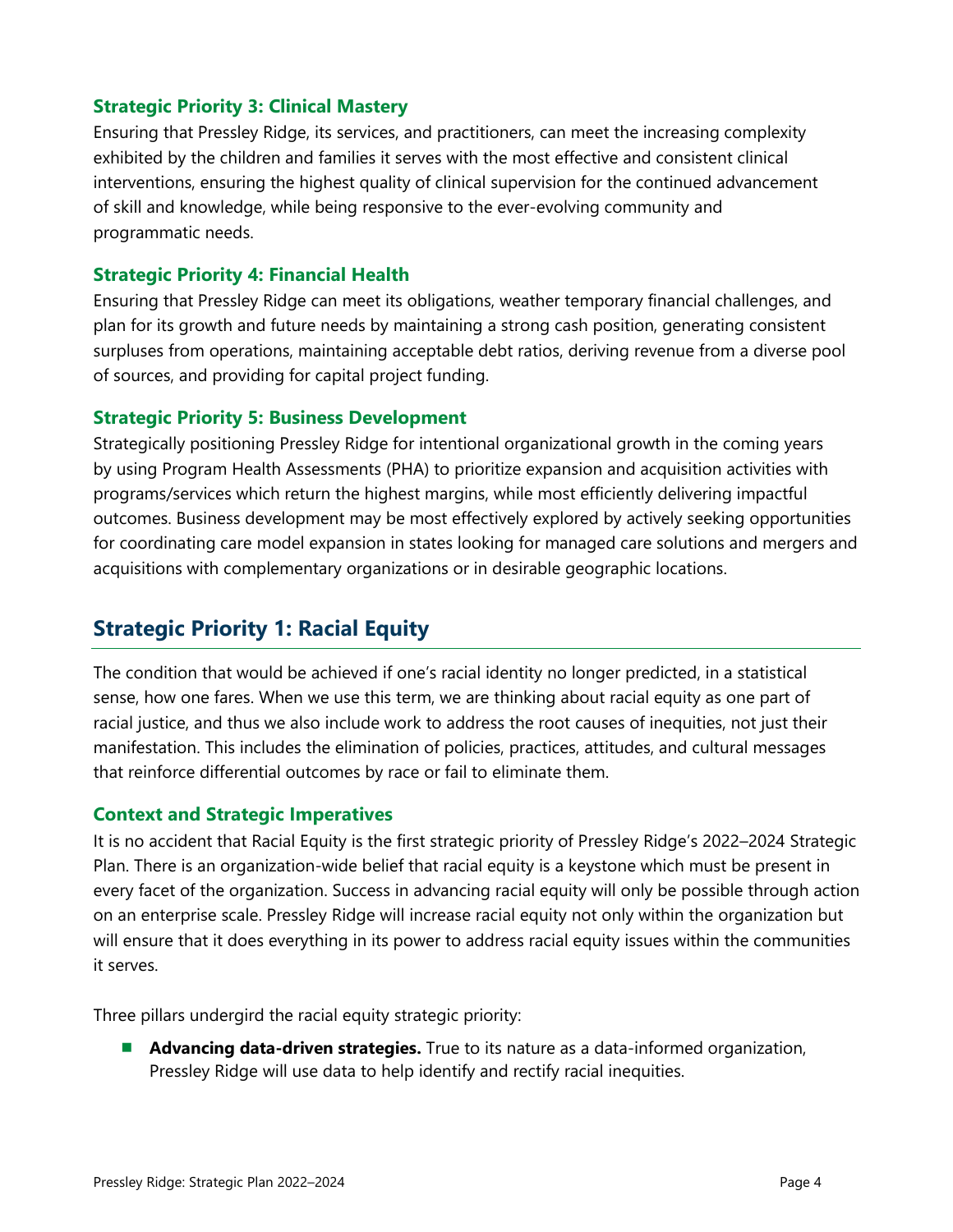- Viewing what we do, how we do it, and who we are through a racial equity lens. The organization will seek to root out inequities in both the outcomes it facilitates for the children and families it serves, as well as the systems, processes, and culture within the ranks of its team members and leadership.
- Commitment to continual evaluation, assessment, and transformation. It is important to note that this commitment to racial equity will extend well beyond the phasing of this strategic plan. Pressley Ridge's end goal is to adopt a racial equity lens toward all its activities, programs, methods, and practices.

Additionally, while racial inequity is the first focus of the organization, it will not be the last. Pressley Ridge will continue to root out inequities affecting things such as, but not limited to, gender identity, sexual orientation, and disability status. Pressley Ridge will use this strategic plan to take important steps toward racial equity and has established the following goals:

# **Objectives, Goals, and Metrics**

#### *Objective #1. Disaggregating Data*

Pressley Ridge has adopted the "Texas Model" for identifying and rooting out systemic racism. An important element of that model is the disaggregation of data. When disaggregated by race, inequities become clear when comparing outcomes across racial lines. Pressley Ridge has taken great steps toward disaggregating its data and that exercise has yielded important results which compel the organization to act.

Moving forward, Pressley Ridge will:

- **Goal/Action.** Continue to use disaggregated data to identify race-based inequities in regions and service lines (2022–2024)
	- Address areas which fall outside norms in those regions by creating action plans with specific strategies, resources, and initiatives to bring outcomes within regional norms. Each executive director will be responsible and empowered to develop and execute these plans.

#### *Objective #2. Racial Equity Workplan*

Pressley Ridge has partnered with a national consultancy, led by Joyce James, which focuses on promoting racial equity. That work has been organic and has led to the development of a workplan which is currently being executed. Continued implementation of that work plan is vital and will focus upon:

- **Goal/Action.** Completion of the training plan (2022)
- **Goal/Action.** Empower and engage the Equity Committee (2022)
- **Goal/Action.** Incorporate racial equity principles into treatment and supervision throughout Pressley Ridge (2022–2024)
- **Goal/Action.** Incorporate racial equity principles into marketing and communications materials (2022-2024)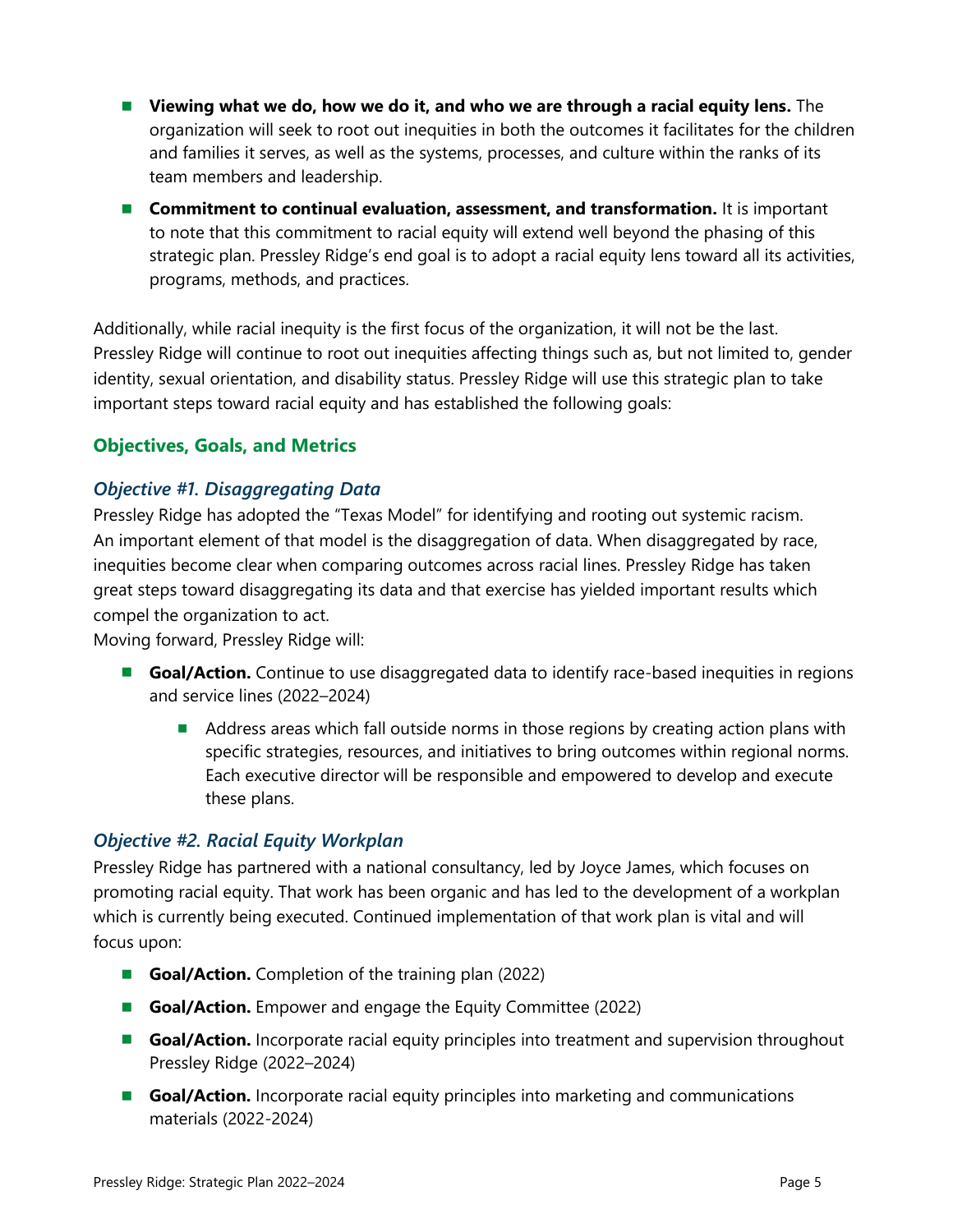### *Objective #3. Equitable and Representative Supervisor and Leadership Roles*

As Pressley Ridge looks to create a more racially equitable future for itself and the clients it serves, one of the fundamental elements which must be addressed is to ensure authentic racial representation of supervisor and leadership roles. Currently, 22.4 percent of supervisory level staff identify as black or other, while only 15.6 percent of directors and above do the same. Pressley Ridge will look to increase the racial diversity of its leadership ranks by addressing not only any internal structures that limit career advancement for team members from diverse backgrounds, but also will establish relationships externally which can facilitate a more inclusive pool of future job seekers. Recent data about hiring from outside the organization over the past few years indicates that Pressley Ridge has hired racially diverse candidates for supervisory and leadership roles at a percentage well above the 22.4 percent and 15.6 percent statistics listed above. That positive trend must continue.

Specifically, Pressley Ridge seeks to:

- **Goal/Action.** Set benchmarks to increase the racial diversity of supervisory positions from its 2021 level of 22.4 percent (2024)
- **Goal/Action.** Set benchmarks to increase the racial diversity of leadership positions from its 2021 level of 15.6 percent in 2021 (2024)

#### *Objective #4. Recruitment and Retention Goals*

The above metrics will not be achieved if not for a concerted and resourced effort to proactively identify, recruit, and retain internal and external candidates from racially diverse backgrounds. To accomplish that, Pressley Ridge will:

- **Goal/Action.** Establish a formal relationship with one historically black college/university (HBCU) to create and nurture a pipeline of candidates for open positions within Pressley Ridge (2022)
- **Goal/Action.** Establish a formal relationship with at least one national professional organization serving members from racial diverse backgrounds to heighten awareness of Pressley Ridge and invite career exploration from its members (2022)
- **Goal/Action.** Create a cohort of social work team members in Maryland to attain enhanced and elevated credentialing required to practice in the state (2022)
- Goal/Action. Increase lobbying and advocacy regarding the need to eliminate barriers to employment which disproportionally affect racially diverse candidates, such as prohibitions for misdemeanor offenses and the like (2022–2024)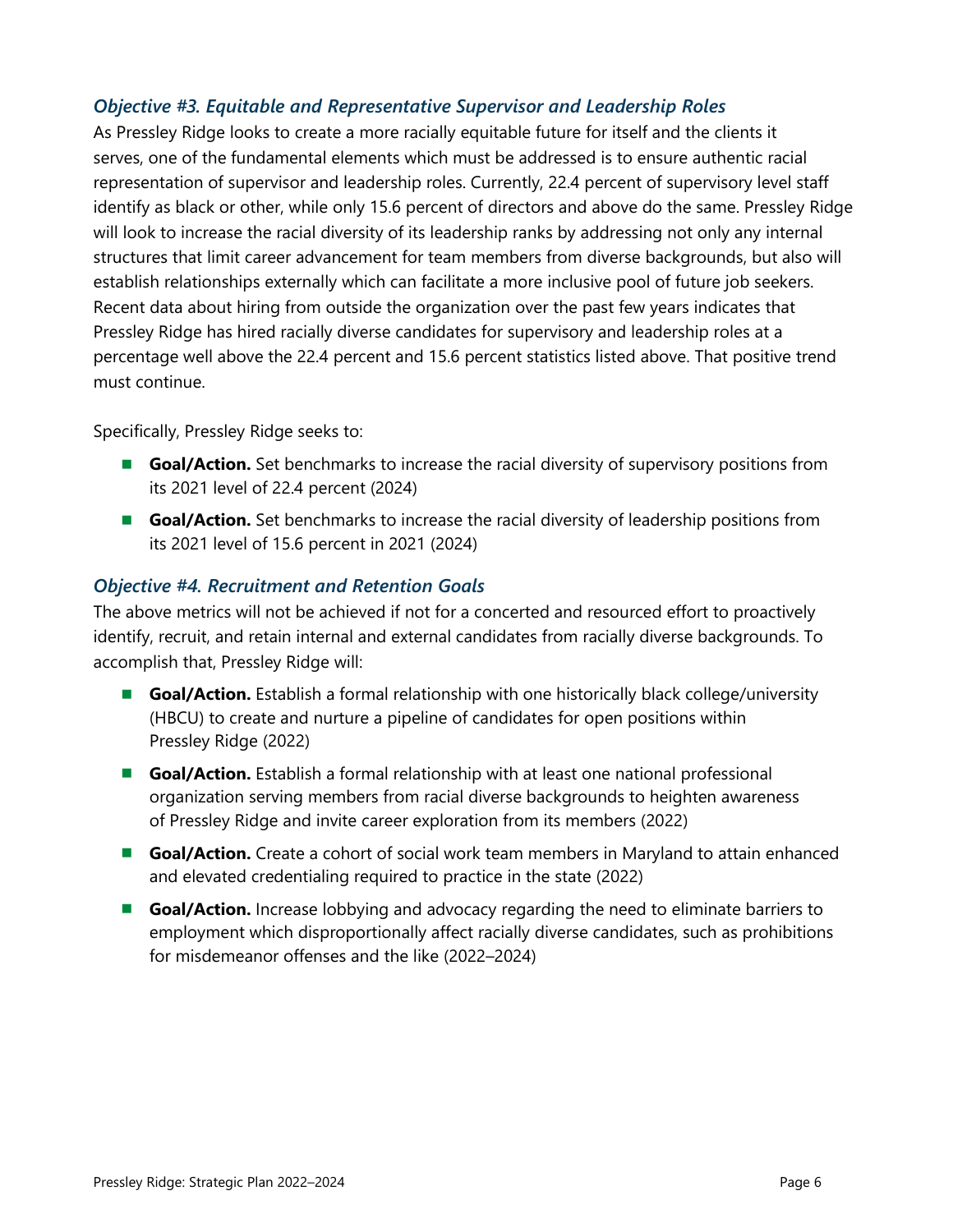#### **Owner and Partners**

While racial equity is everyone's job at Pressley Ridge, executive oversight for this strategic priority will come from both Susanne Cole, Chief Executive Officer, and the Pressley Ridge Equity Committee. Given the multifaceted approaches that will be required to see discernable change occur, their efforts will call for the coordination and integration with the following:

- Pressley Ridge C-Suite
- Pressley Ridge Governing Board
- Pressley Ridge Foundation Board
- Executive Directors
- Ron Gruca, Senior Director of Development
- Clinton Kehr, Director of Organizational Training
- Amy Strickler, Director of Organizational Performance
- Service Line Leadership

# **Strategic Priority 2: Workforce and Leadership Development**

Ensuring that the organization can continue to meet its present workforce needs, as well as grow to meet future demands and trends with a highly skilled, diverse, and culturally competent workforce to handle the complexity of clients served. Create internal pipeline of job-ready candidates to assume supervisory and leadership roles within Pressley Ridge as opportunities present.

#### **Context and Strategic Imperatives**

Throughout the strategic planning process, the importance of workforce and leadership development was an ever-present theme. Elements of workforce and leadership development are found woven throughout each of the strategic objectives. Whether it was meeting the increasingly complex needs of the communities it serves, or cultivating the next generation of leadership, Pressley Ridge must devote significant attention to curating the workforce to meet the challenges and opportunities ahead.

In keeping with the overall theme of this strategic plan, the workforce and leadership development strategic objective is all about prioritization, providing a consistent approach, and receiving direction from the center of the organization. There is a myriad of things that Pressley Ridge could do to hone its future workforce, but this plan articulates the elements it must do.

An attention toward workforce development, for Pressley Ridge, means that it is proactively shaping its team to meet the needs of the organization, given the dynamic nature of the communities it serves. This is no small feat to be sure, nor is it an exact science. Pressley Ridge has developed the following plans and strategies to address the known opportunities ahead but must stay nimble to meet new challenges as they present in the future. As many of its team members are essential workers, the importance of this objective is heightened.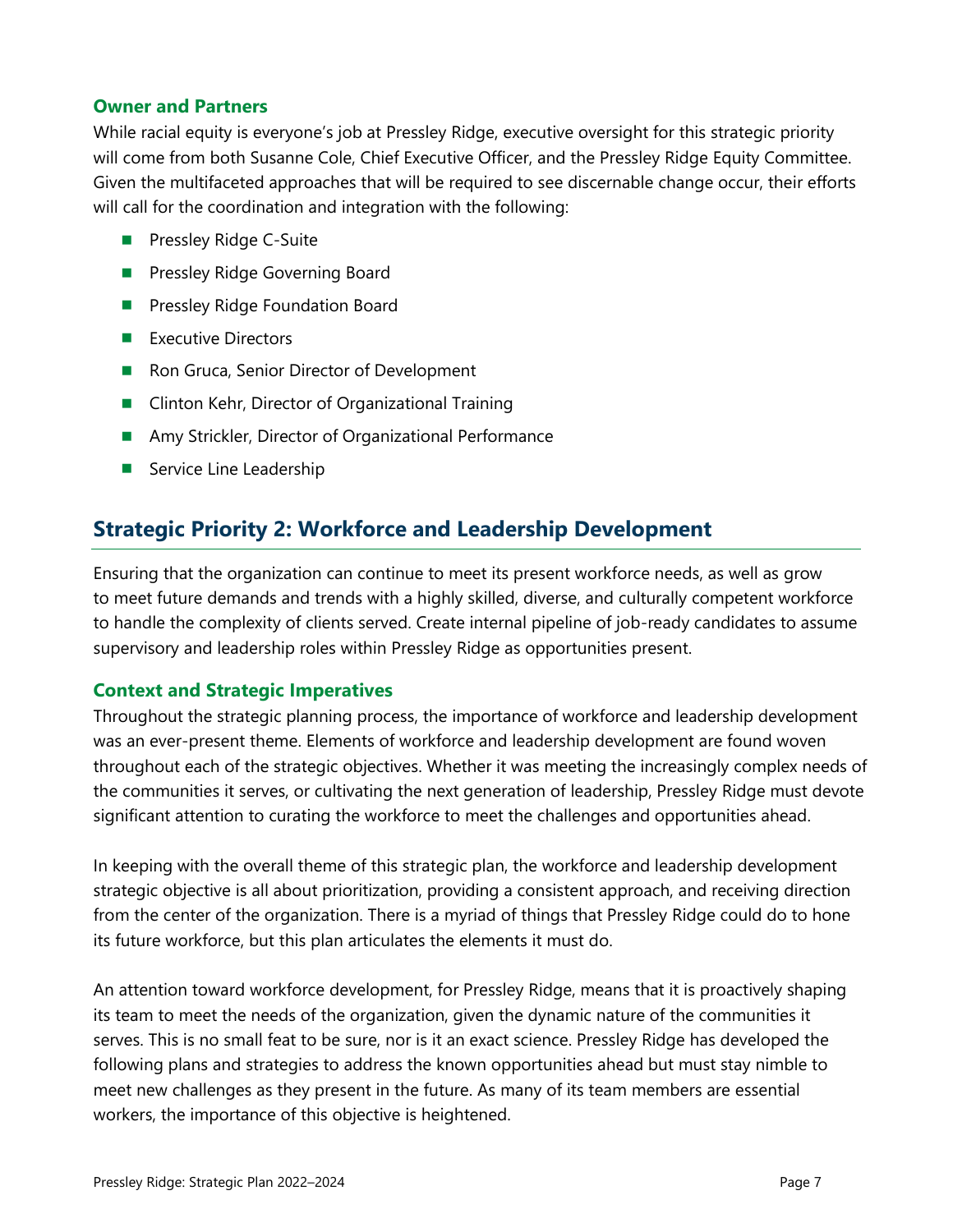Leadership development for Pressley Ridge is rooted in the belief that it must prepare and resource its team to be successful. It must provide the tools, training, coaching, and support necessary so that they execute their duties consistently, confidently, and with high fidelity. Pressley Ridge will use this strategic plan to bring greater clarity of purpose and attention to execution for all elements of its leadership development programming.

As noted above, this strategic priority is intertwined with several other priorities, most notably Clinical Mastery and Racial Equity. The goals and objectives listed below are not meant to be a siloed approach to this work but are meant to work in concert with similar goals and objectives listed in other priorities.

# **Objectives, Goals, and Metrics**

# *Objective #1. Maintain organizational voluntary turnover at four-year average of 24 percent or less*

As noted consistently through the staff and external stakeholder surveys, staff turnover is a challenge for Pressley Ridge, especially in select service lines and early in a teammate's tenure with the organization. Maintaining a steady level of turnover, while taking steps to mitigate additional loss, will yield benefits for not only the organization, but also for the clients served.

- **Goal/Action.** Develop and execute recruitment strategy for hardest to fill positions, for example those in family-based care, deaf-staff, and in the State of Maryland (2022–2024)
- **Goal/Action.** Develop and execute retention strategy for hardest to retain positions, for example those in education, residential services, and among new hires (2022–2024)
- **Goal/Action.** Resource strategies listed above through internal asset allocation or with partnerships through the Pressley Ridge Foundation (2022)

# *Objective #2. Comprehensive career and leadership development for Pressley Ridge's team and leadership*

Pressley Ridge takes seriously its commitment to bringing out the best in their team so that they may serve the clients and communities. Providing ample and clear direction about career development and creating opportunities to cultivate the next generation of organizational leaders is crucial in the coming years for the organization.

- **Goal/Action.** Increase participation/completion of Servant Leadership Model to 100 percent of all leadership by 2024 (2022–2023)
- **Goal/Action.** Ensure the continuity of leadership for Pressley Ridge
	- Design leadership framework for professional development and required competencies for supervisor/director roles and above (2022)
		- Determine the core requirements based on role and position as well as by service line (2022)
		- Match training needs with above requirements (2023)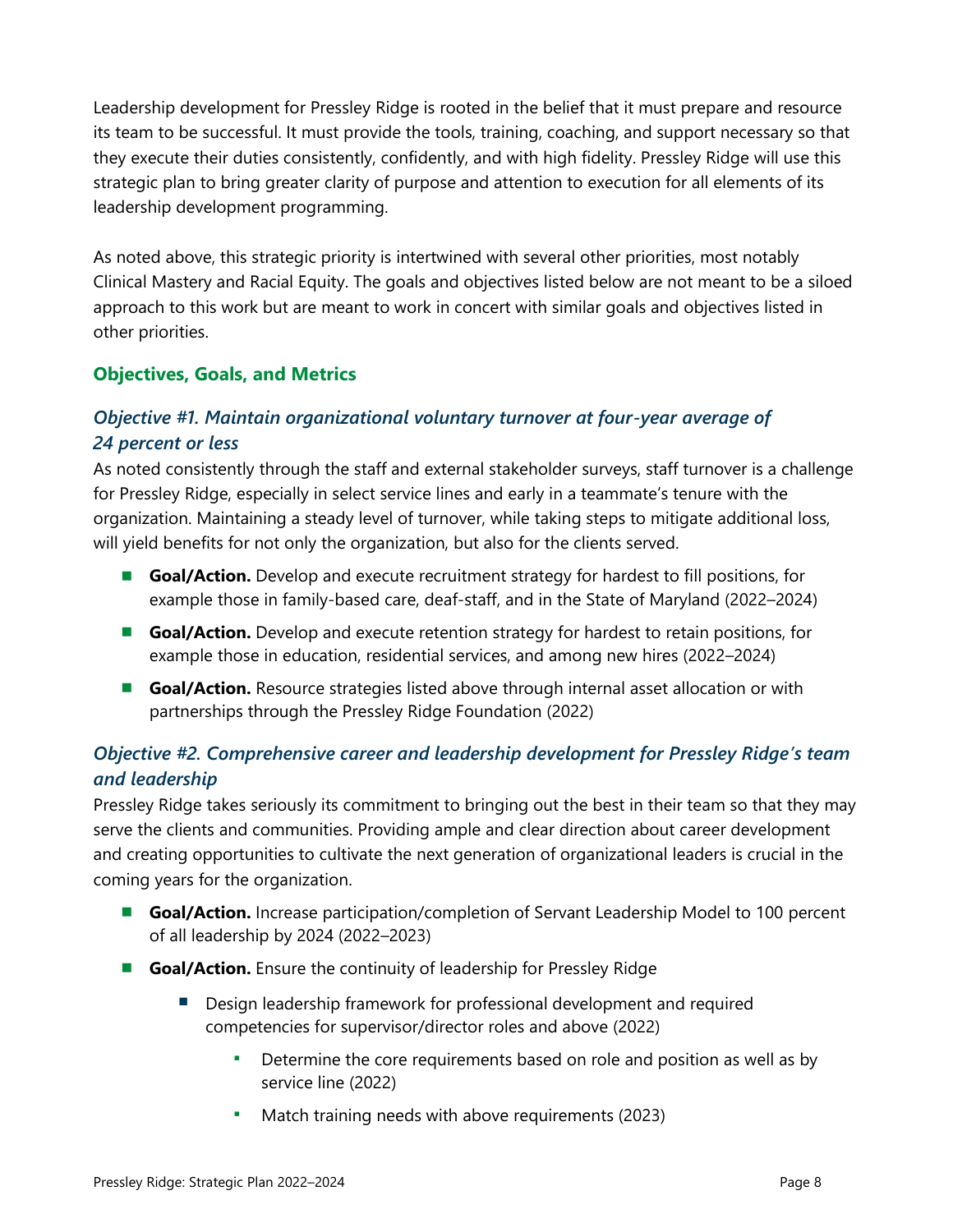- Build out comprehensive curriculum of leadership tools (trainings, support, resources, materials, etc.) (2024)
- **Goal/Action.** Develop standard evaluation process which supports retention and career development (2022–2023)
	- Review all job descriptions and position expectations by service line
	- Draft evaluation process which aligns with expectations and outcomes

# *Objective #3. Increase racial diversity of Pressley Ridge*

As noted in the Racial Equity strategic priority, the diversity of Pressley Ridge's team and leadership is a critical component of this strategic plan. To support and expand the Racial Equity strategic priority, Pressley Ridge will set the following goals related to workforce and leadership development:

- **Goal/Action.** Achieve diversity targets outlined for Racial Equity (2024)
	- Continue to disaggregate hiring data to identify and eliminate internal process barriers for racially diverse candidates (2022–2024)
	- Identify and curate an internal pipeline of qualified candidates for supervisory and leadership roles (2022–2024)

#### **Owner and Partners**

Tina Myles, Chief Human Resources Officer, will be primarily responsible for the facilitation and advancement of this strategic priority. Her efforts will call for the coordination and integration with the following Pressley Ridge team members:

- Susanne Cole, Chief Executive Officer
- Laurah Currey, Chief Operating Officer
- Doug Mullins, Chief Financial Officer
- Clinton Kehr, Director of Organizational Training
- Amy Strickler, Director of Organizational Performance
- State Executive Directors

# **Strategic Priority 3: Clinical Mastery**

Ensuring that Pressley Ridge, its services, and practitioners, can meet the increasing complexity exhibited by the children and families it serves with the most effective and consistent clinical interventions, ensuring the highest quality of clinical supervision for the continued advancement of skill and knowledge, while being responsive to the ever-evolving community and programmatic needs.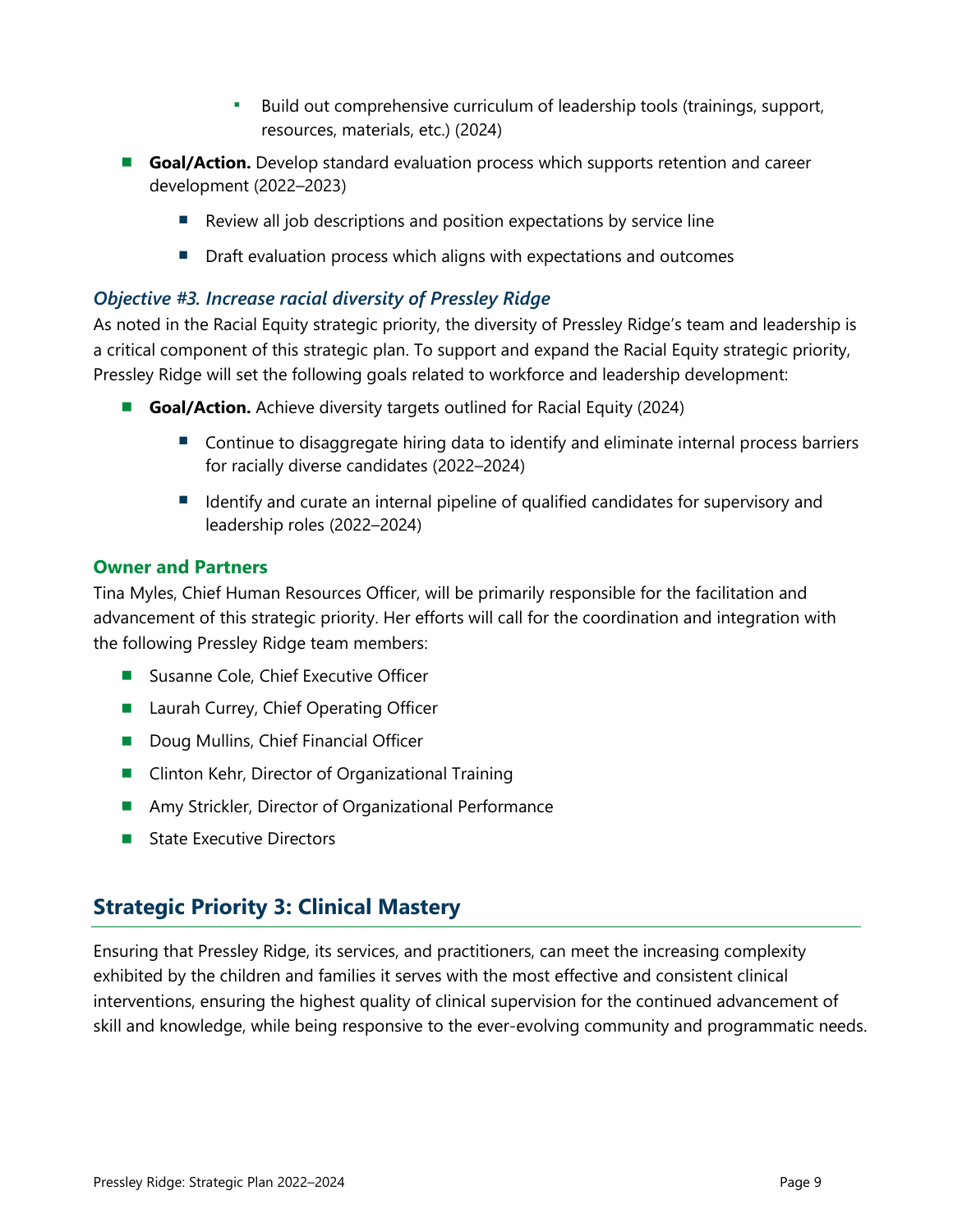# **Context and Strategic Imperatives**

As an organization, Pressley Ridge has expanded throughout its history, as have its services and methods for service delivery. The diversity of services is both an asset and a limitation. In the future, it is vital that the organization take a disciplined approach toward not only executing existing methods of service delivery, but also being judicious in adding new methods of service delivery. Centralizing decisions about clinical models of care will be a key tenant of this strategic plan as Pressley Ridge seeks to simplify aspects of its enterprise to ensure consistency, maximize desired outcomes, and position itself for scalable and replicable growth.

The environment surrounding the children and families served by Pressley Ridge continues to grow more complex. With increased complexity comes enhanced severity. To ensure that the organization meets its clients not just where they are today, but where they are likely to be in the future, Pressley Ridge must see that its practitioners gain a level of clinical mastery sufficient to the evolving needs of its constituency. Additionally, Pressley Ridge will codify its process that outlines when advanced clinical consultation is required and how that consultation will be executed.

#### **Objectives, Goals, and Metrics**

#### *Objective #1. Define and execute a unified clinical model of care*

To provide consistent and effective services, treatments, and interventions, Pressley Ridge must establish a unified clinical model of care that can be adopted and utilized throughout the organization.

- **Goal/Action.** Inventory all services, treatments, and interventions (2022)
- **Goal/Action.** Identify services, treatments, and interventions which are more efficient and generate desired outcomes (2022)
- **Goal/Action.** Align all regions and services lines to unified clinical model of care (2022–2023)
- **Goal/Action.** Streamline training and career development functions to support unified clinical model of care (2023–2024)
- **Goal/Action.** Develop operating manual for clinical model of care (2024)

# *Objective #2. Assure consistent and uniform clinical supervision to support clinical model of care*

Clinical supervision is critically important to not only ensure that services are effectively rendered, but that the staff is provided ample opportunity for professional development.

- **Goal/Action.** Identify the required components for clinical supervision (2022)
- **Goal/Action.** Implement a streamlined training curriculum that supports and advances clinical supervision (2023)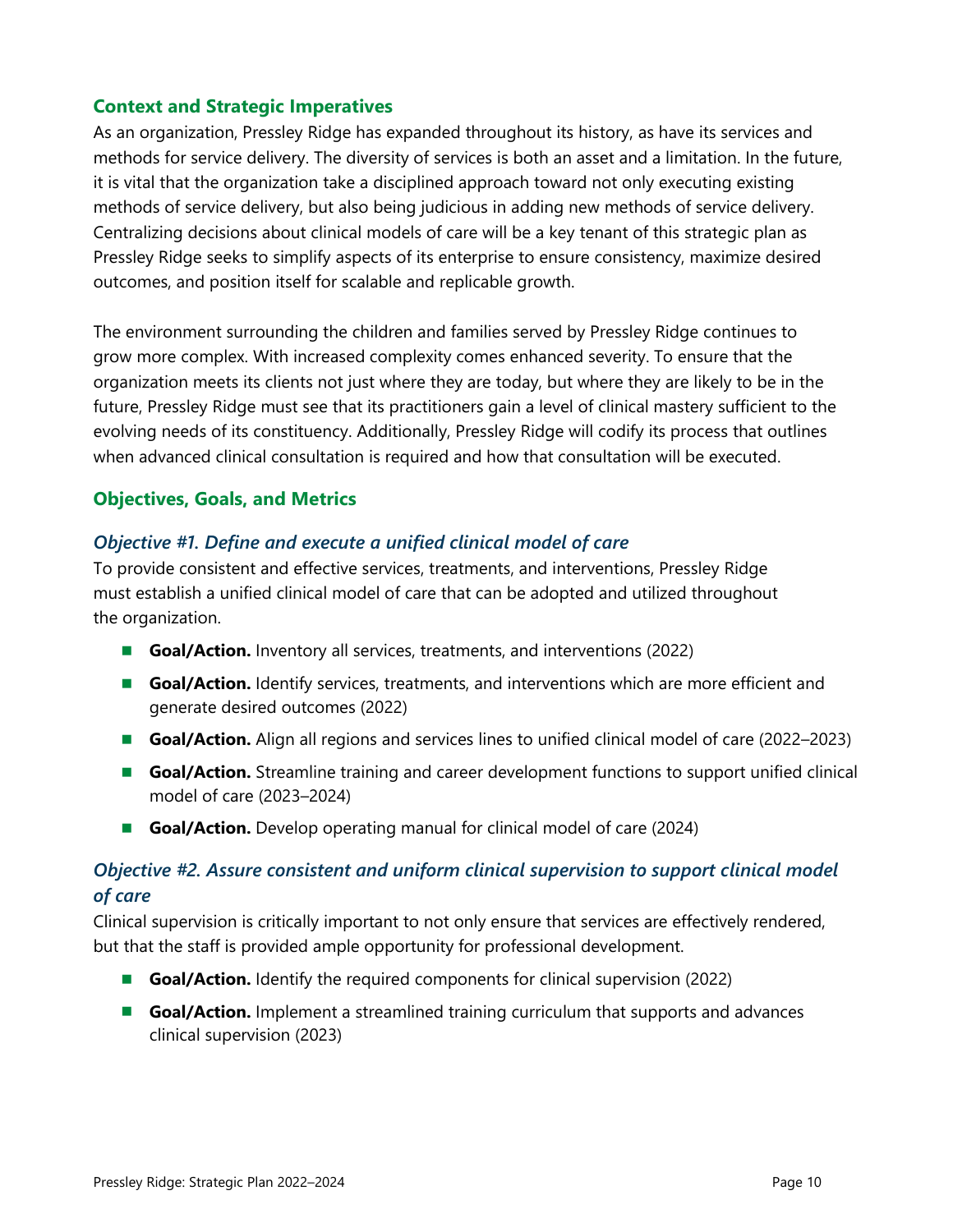# *Objective #3. Implement advanced clinical consultation for children and families based on key indicators of clinical severity decision tree, as well as identified areas of racial inequity*

Pressley Ridge must execute a routinized method to identify those clients whose background, experiences, and presentations require a higher level of clinical consultation. Additionally, Pressley Ridge, as part of its racial equity strategic priority, will proactively identify those services and regions where racial inequity exists. For those areas of inequity, advanced clinical consultation may be required.

- **Goal/Action.** Utilize clinical severity decision tree to standardize response at program entry (2022)
- **Goal/Action.** Develop dashboard for clinical supervisors to highlight risk potential within geographic or service line populations (2023)
- **Goal/Action.** Utilize data analytics and predictive modeling of outcomes disaggregated by race through Power BI to enhance and direct interventions (2024)

# *Objective #4. Centralize the assessment and implementation of new clinical models within Pressley Ridge*

To ensure that Pressley Ridge presents and executes a unified clinical model of care, all decisions involving new interventions, services, and methodologies must be centralized to reduce duplicative efforts and to provide more consistent outcomes.

- **Goal/Action.** Conduct an ongoing assessment of Pressley Ridge's clinical model of care to ensure it is achieving desired outcomes (2022–2024)
- **Goal/Action.** Develop and execute protocols that evaluate new or emerging models to determine which models should supplant existing clinical models within Pressley Ridge (2022)

# *Objective #5. Adopt service line impact statements*

Impact statements by service line will be developed as a way to clearly articulate how the mission of Pressley Ridge will be lived out, desired outcomes articulated, and those outcomes measured at the local, service line level.

- **Goal/Action.** Draft service line impact statements which outline desired outcomes (2022)
- **Goal/Action.** Monitor outcome attainment to ensure effectiveness (2023–2024)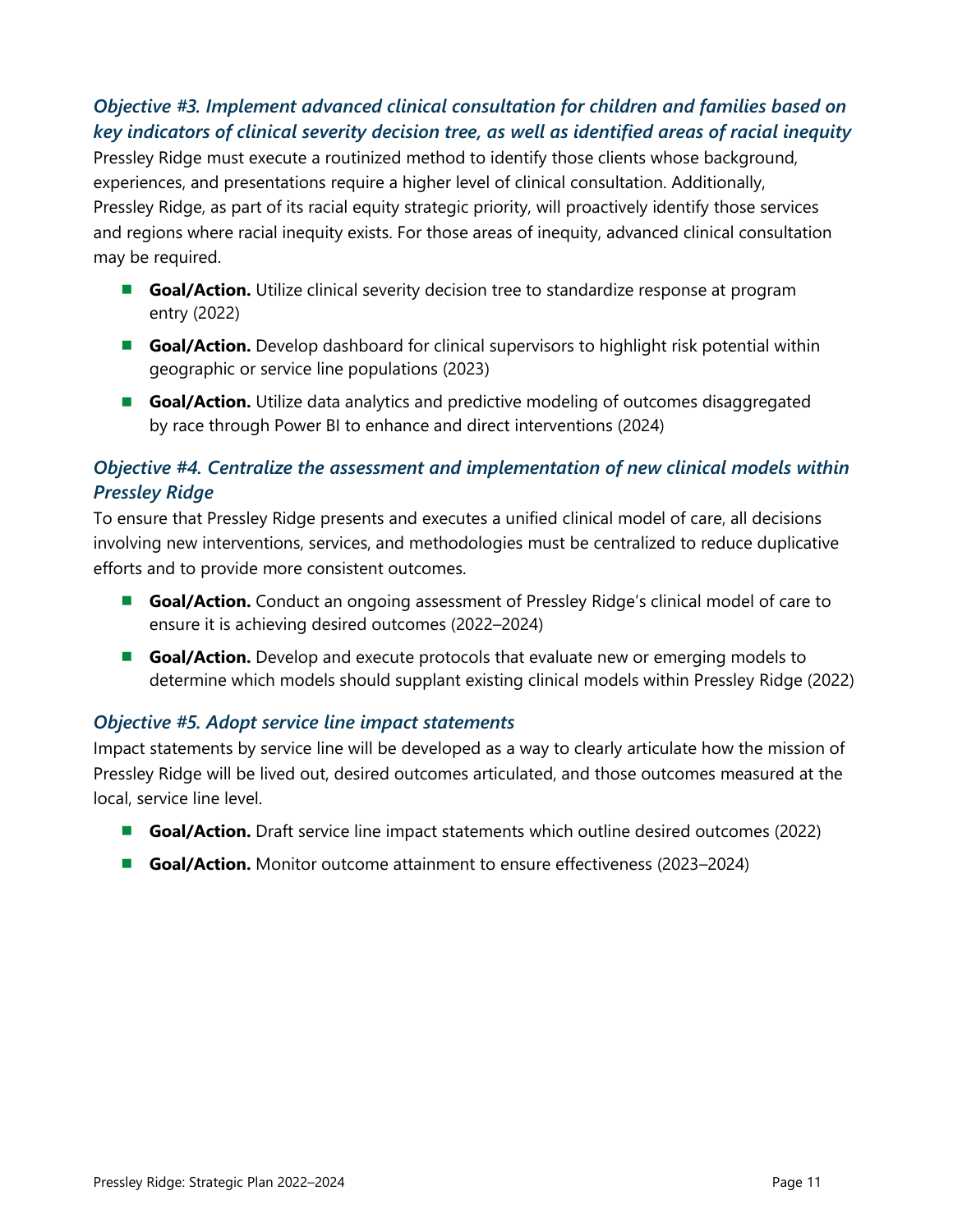

#### **Owner and Partners**

Laurah Currey, Chief Operating Officer, will be primarily responsible for the facilitation and advancement of this strategic priority. Her efforts will call for the coordination and integration with the following Pressley Ridge team members:

- ◼ Alex Cameron, Director of Clinical Services
- Clinton Kehr, Director of Organizational Training
- Amy Strickler, Director of Organizational Performance
- **Executive Directors**

# **Strategic Priority 4: Financial Health**

Ensuring that Pressley Ridge can meet its obligations, weather temporary financial challenges, and plan for its growth and future needs by maintaining a strong cash position, generating consistent surpluses from operations, maintaining acceptable debt ratios, deriving revenue from a diverse pool of sources, and providing for capital project funding.

#### **Context and Strategic Imperatives**

The financial health of any organization, especially those in the human services sector, is a critical component to the organization's ability to serve its constituents and live out its mission. Pressley Ridge has adopted a conservative approach to its overall financial operations and strategies. That stance will continue over the course of this strategic plan. Pressley Ridge's ability to sustain itself through variations in contract funding, escalations in the cost of doing business, and maintenance of its existing facilities is one key reason for this financial strategy. Equally as important, especially now, is the need to proactively identify and pursue expansion opportunities into new areas and service lines.

It is important to note that the financial health strategic priority provides the foundation for many elements of the other strategic priorities. Without sound financial footing, many of the other goals, actions, and initiatives would not be possible. Additionally, financial health and business development are inextricably intertwined as the need for revenue diversification is of paramount importance to Pressley Ridge to support and sustain its current operations, as well as prepare for additional scale through mergers, acquisitions, and organizational growth.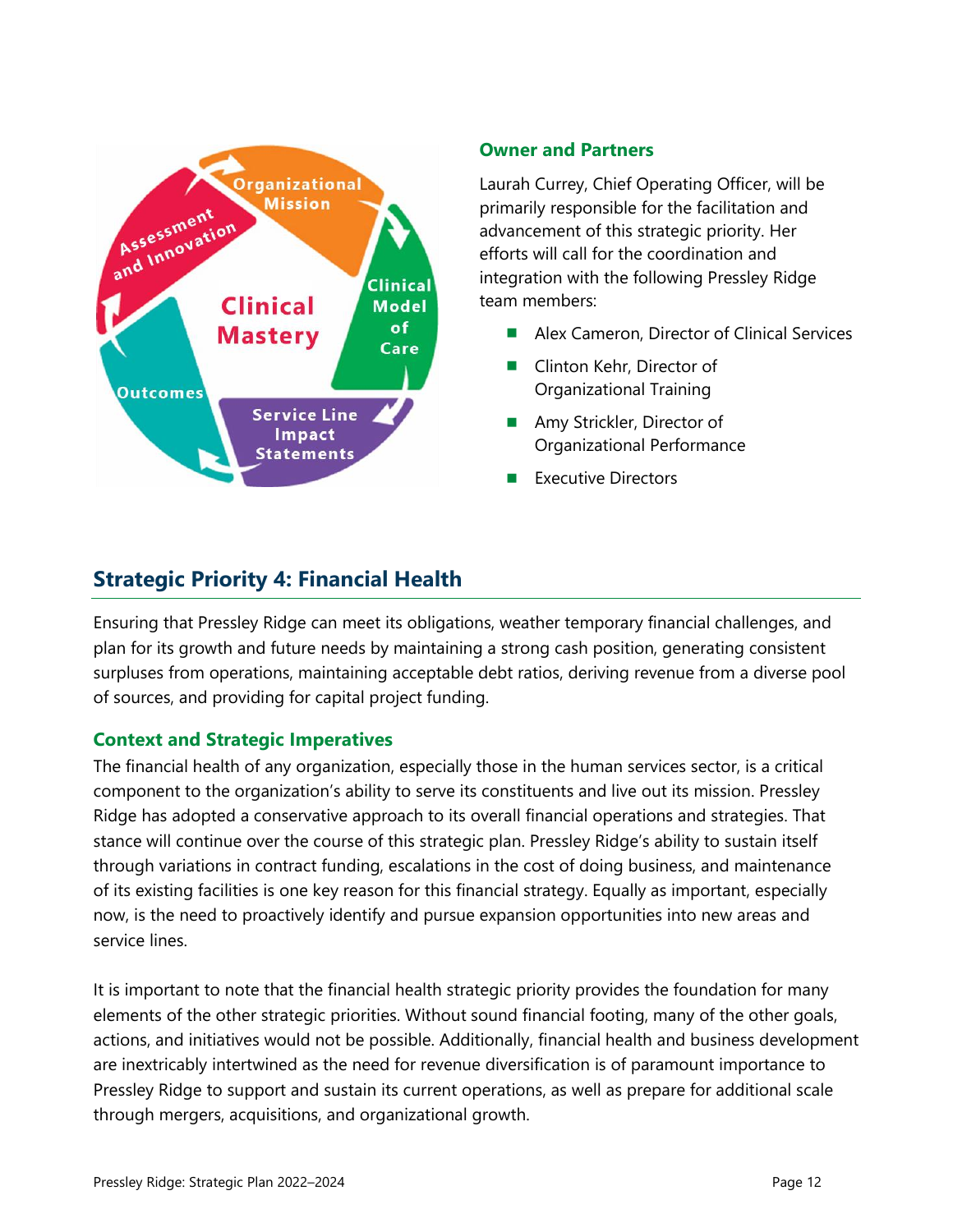To position itself for financial stability and growth, Pressley Ridge has identified the following objectives and goals.

# **Objectives, Goals, and Metrics**

### *Objective #1. Consistent surpluses*

Consistent surpluses from operations will sustain Pressley Ridge's structure and programming. Focus on "clear winners" will allow Pressley Ridge to grow where the greatest return on investment is likely to be.

- **Goal/Action.** Sustain a one percent operating profit from operations by 2024
- **Goal/Action.** Utilize Program Health Assessments to determine three "clear winners" which will become the main foci for program improvement and expansion opportunities, including mergers and acquisitions (2022)

#### *Objective #2. Maintain strong cash position, avoid debt, and create access to capital*

True to its conservative financial mindset, Pressley Ridge seeks to maintain current debt ratios and strong cash positions. Additionally, the organization could investigate additional funding arrangements with the Pressley Ridge Foundation during the effective period of this strategic plan.

- **Goal/Action.** Pay off line of credit (2022)
- **Goal/Action.** Keep 1/12<sup>th</sup> of the annual budget in cash on hand at all times (2022–2024)
- Goal/Action. Establish and maintain a \$1,000,000 emergency fund, the utilization of which will be monitored and approved by the Pressley Ridge Governing Board (2022–2024)

# *Objective #3. Enhance revenue diversity*

Revenue diversity will allow Pressley Ridge to become insulated from external factors affecting cash flows. Doing so also allows the organization to expand through new business development and/or acquisitions.

- **Goal/Action.** Use Program Health Assessments "clear winners" to expand services, as appropriate and when aligned with mission (2022)
- **Goal/Action.** Set targets for balanced portfolio based on program operating margins (2022)
- **Goal/Action.** Establish strategic plan for the Pressley Ridge Foundation and operating plan for organizational advancement/fundraising (2022)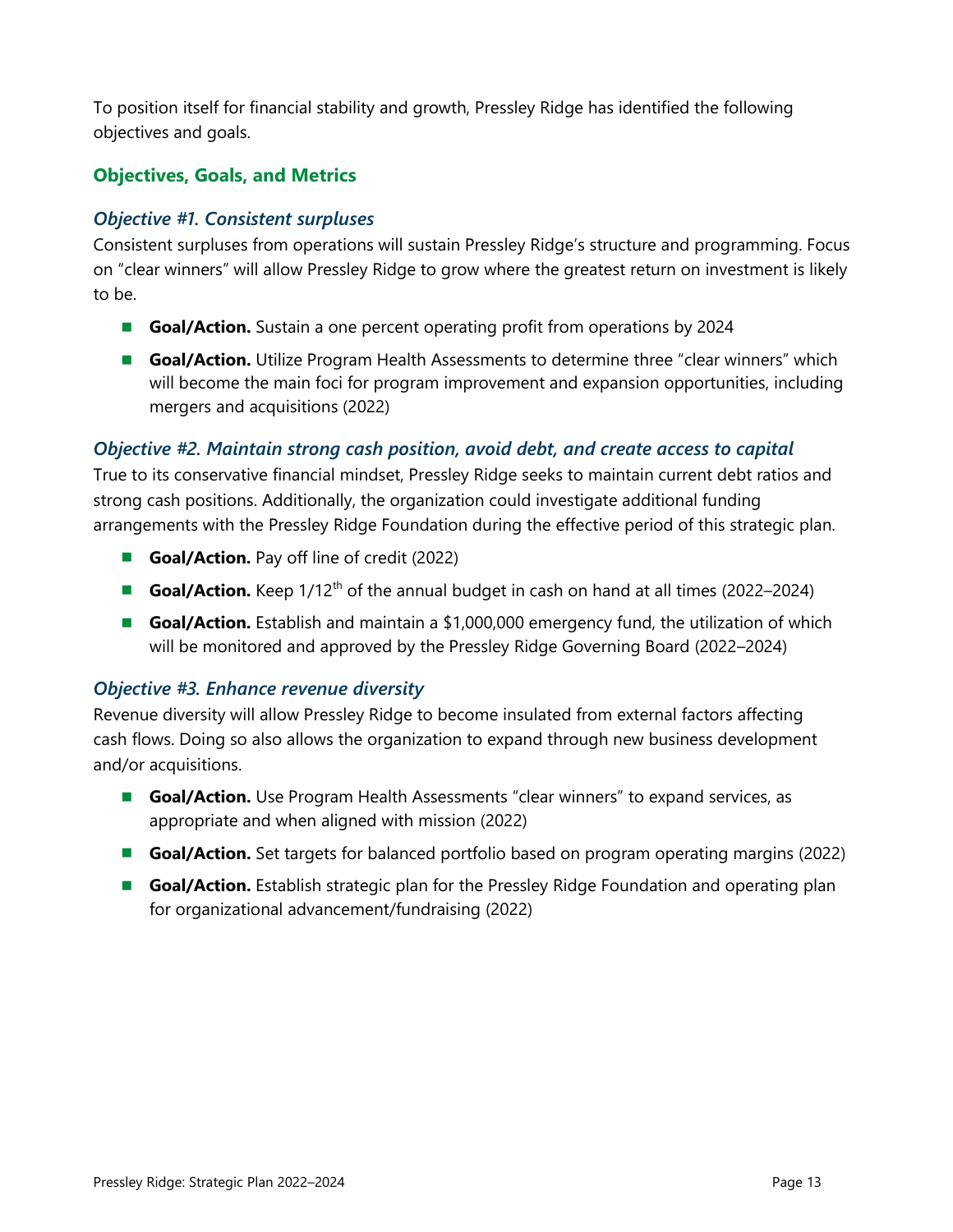# *Objective #4. Establish target revenue range to spur growth and support organizational structure*

To support the administrative structure, Pressley Ridge must set revenue targets beyond its traditional run rate and attainment. Doing so will allow the organization to sustain itself as the cost of doing business continues to increase.

- Goal/Action. Continue to monitor and explore revenue generating opportunities in Texas (2022)
- **Goal/Action.** Attain annual revenues of \$90–\$120M by 2024
- **Goal/Action.** Set new business development target based on pipeline

# *Objective #5. Capital Planning*

Prudent capital planning is a mission-aligned imperative for an organization like Pressley Ridge that provides services and support through physical locations. To ensure that those facilities meet the current and future needs of the organization, Pressley Ridge must continue to execute its capital renovation and improvement plan.

- **Goal/Action.** Continue to execute phased capital renovation and improvement plan (2022–2024)
- **Goal/Action.** Establish funding structure, including fundraising, for each element of phased capital renovation and improvement plan (2022–2024)

# *Objective #6. Racial Equity in Financial Dealings*

Pressley Ridge's commitment to racial equity must be codified in a way that external partners understand the depth of the organization's commitment. Additionally, Pressley Ridge, through its contracting with vendors and suppliers, can demonstrate its commitment to racial equity through the selection of racially diverse partners.

- **Goal/Action.** Draft Racial Equity Statement for use in discussions with outside agencies and potential funders (2022)
- **Goal/Action.** Increase vendor and supplier diversity (2022–2024)

#### **Owner and Partners**

Doug Mullins, Chief Financial Officer, will be primarily responsible for the facilitation and advancement of this strategic priority. His efforts will call for the coordination and integration with the following Pressley Ridge team members, as well as organizational partners such as the Pressley Ridge Governing Board and Pressley Ridge Foundation Board:

- Susanne Cole, Chief Executive Officer
- Laurah Currey, Chief Operating Officer
- Richard Nedelkoff, Chief Business Development and Government Affairs Officer
- Ron Gruca, Senior Director of Development
- Executive Directors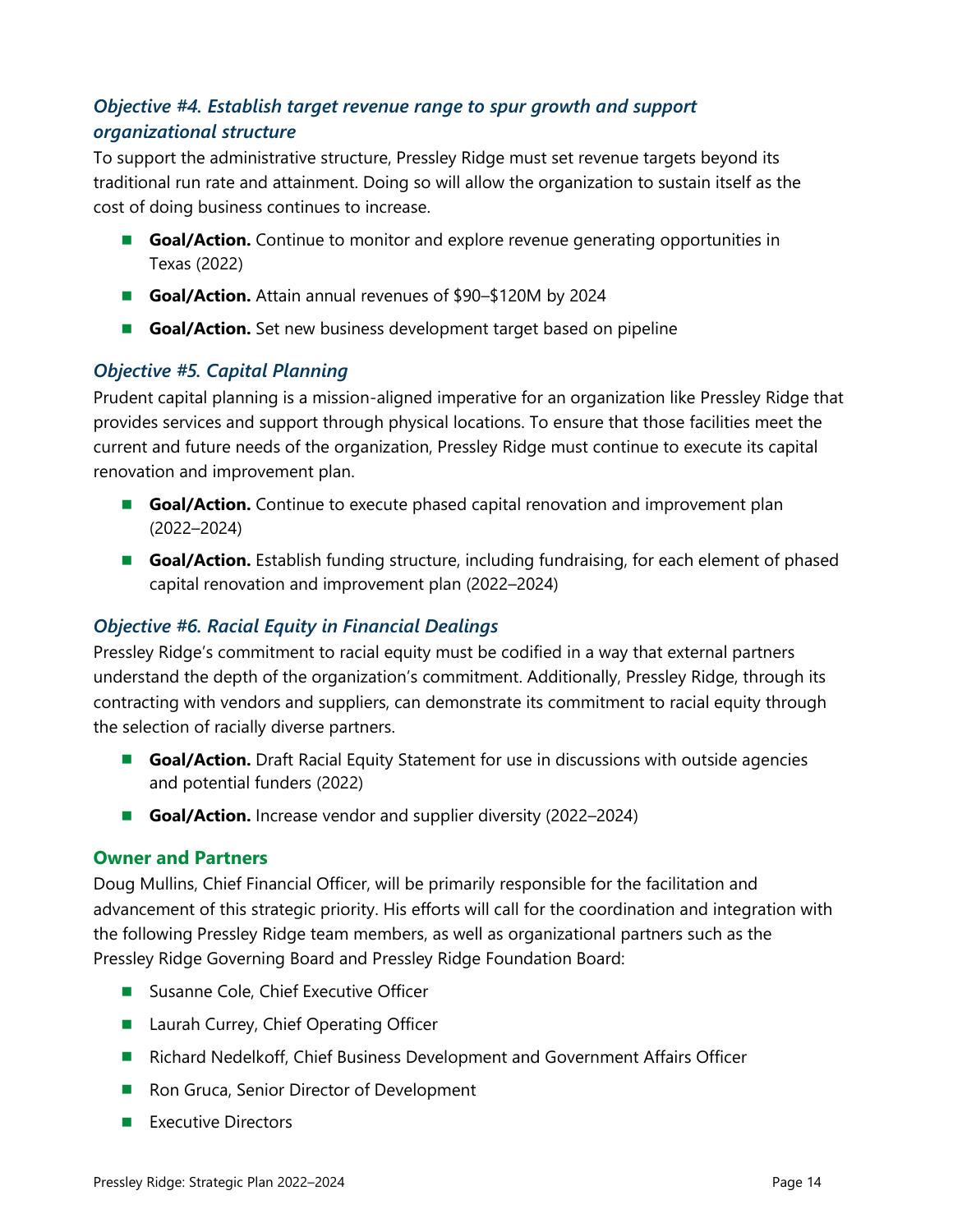# **Strategic Priority 5: Business Development**

Strategically positioning Pressley Ridge for intentional organizational growth in the coming years by using Program Health Assessments (PHA) to prioritize expansion and acquisition activities with programs/services which return the highest margins, while most efficiently delivering impactful outcomes. Business development may be most effectively explored by actively seeking opportunities for coordinating care model expansion in states looking for managed care solutions and mergers and acquisitions with complementary organizations or in desirable geographic locations.

# **Context and Strategic Imperatives**

An interesting confluence of factors brings the need for new business development into clear relief for Pressley Ridge. On the one hand, the cost of doing business continues to increase, while operating margins from contracted services continues to constrict. On the other hand, states like Texas, Florida, and Arizona are looking to centralize elements of their managed care and service delivery systems. Pressley Ridge finds itself at the intersection of those factors in a very enviable position. As a nationally recognized leader in the space, Pressley Ridge has the reputation and proficiency to serve as the lead agency for states seeking such a partner. Additionally, Pressley Ridge has the scale to consider mergers and acquisitions in geographic locations which are strategically advantageous to the organization.

However, growth for growth's sake can't be the strategy. Instead, Pressley Ridge will prioritize its growth opportunities through the lens of strategic alignment, operational proficiency, and scalability. Using the Program Health Assessment's "clear winners" as fodder for expansion or M&A activity, Pressley Ridge will ensure that its actions and focus are cast exactly where the greatest return will be on its investment.

The strategic plan for business development calls for focusing efforts initially on the most pressing and promising opportunity— the contract in Texas. Following the distortion of resources to ensure success there, Pressley Ridge will then turn its attention to systematic growth focused upon a set of prioritized services which can be packaged and scaled for success.

As noted above, this strategic priority acts in concert with Financial Health to maximize the potential for success while doing so in a systematic and intentional manner. To position Pressley Ridge for sustainable growth, the following objectives and goals have been established.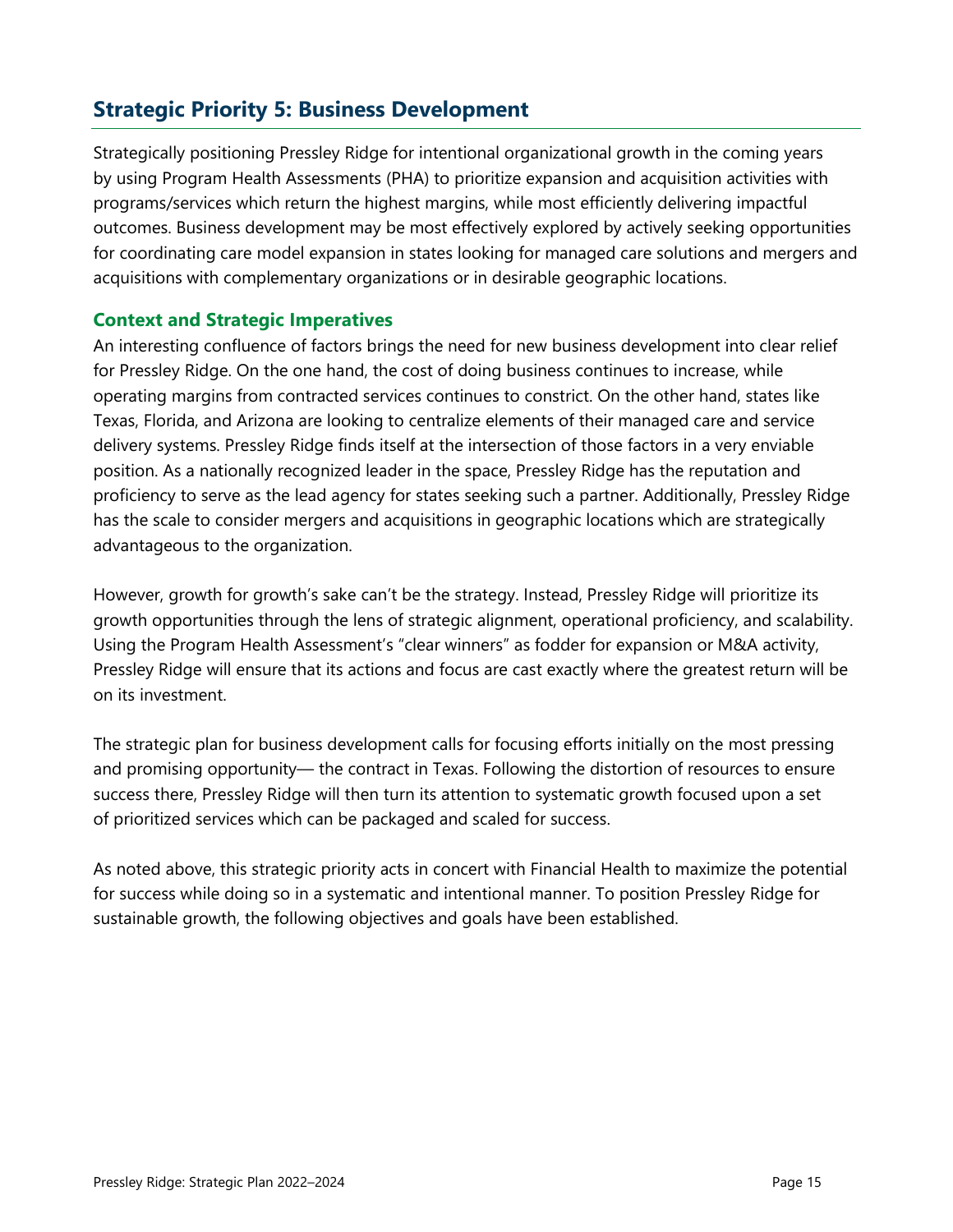### **Objectives, Goals, and Metrics**

#### *Objective #1. Coordinating care model expansion*

As states look to simplify their management of services, opportunities exist to expand Pressley Ridge's geographic and service line footprints beyond its current service area.

- **Goal/Action.** Evaluate business development opportunities, like those currently in Texas which are mission-aligned and revenue positive (2022)
- **Goal/Action.** Inventory additional opportunities for similar managed care/lead agency expansion in geographically desirable locations (2022-2024)

#### *Objective #2. Systematic growth*

As noted in the Financial Health strategic priority, organizational growth is imperative in the coming years. Pressley Ridge will be strategic and intentional in its growth and will set measurable benchmarks for how its growth translates into new revenue.

■ Goal/Action. Successful new business development, outside of the Texas opportunity, which would add an additional \$10M–40M in revenue by 2024

#### *Objective #3. Intentional programmatic expansion*

In keeping with the theme of the strategic planning process to prioritize, Pressley Ridge will distort its expansion efforts on those services which have the highest margin, are the most scalable, and are replicable.

- **Goal/Action.** Use Program Health Assessment process to establish three "clear winners" which would then be prioritized for expansion across Pressley Ridge's current footprint or in areas desirable for expansion
- **Goal/Action.** "Package" prioritized services for expansion for scale and distribution according to new business development opportunities
- **Goal/Action.** Implement newly refined Treatment Foster Care model to fidelity.
- **Goal/Action.** Conduct an internal assessment to validate the effectiveness of the refined Treatment Foster Care model definition for a broader population.

#### **Owner and Partners**

Richard Nedelkoff, Chief Business Development and Government Affairs Officer, will serve as the point person for Pressley Ridge's business development strategic priority. His efforts will call for the coordination and integration with the following Pressley Ridge team members, as well as organizational partners such as the Pressley Ridge Governing Board and Pressley Ridge Foundation Board:

- Susanne Cole, Chief Executive Officer
- Laurah Currey, Chief Operating Officer
- Doug Mullins, Chief Financial Officer
- Executive Directors